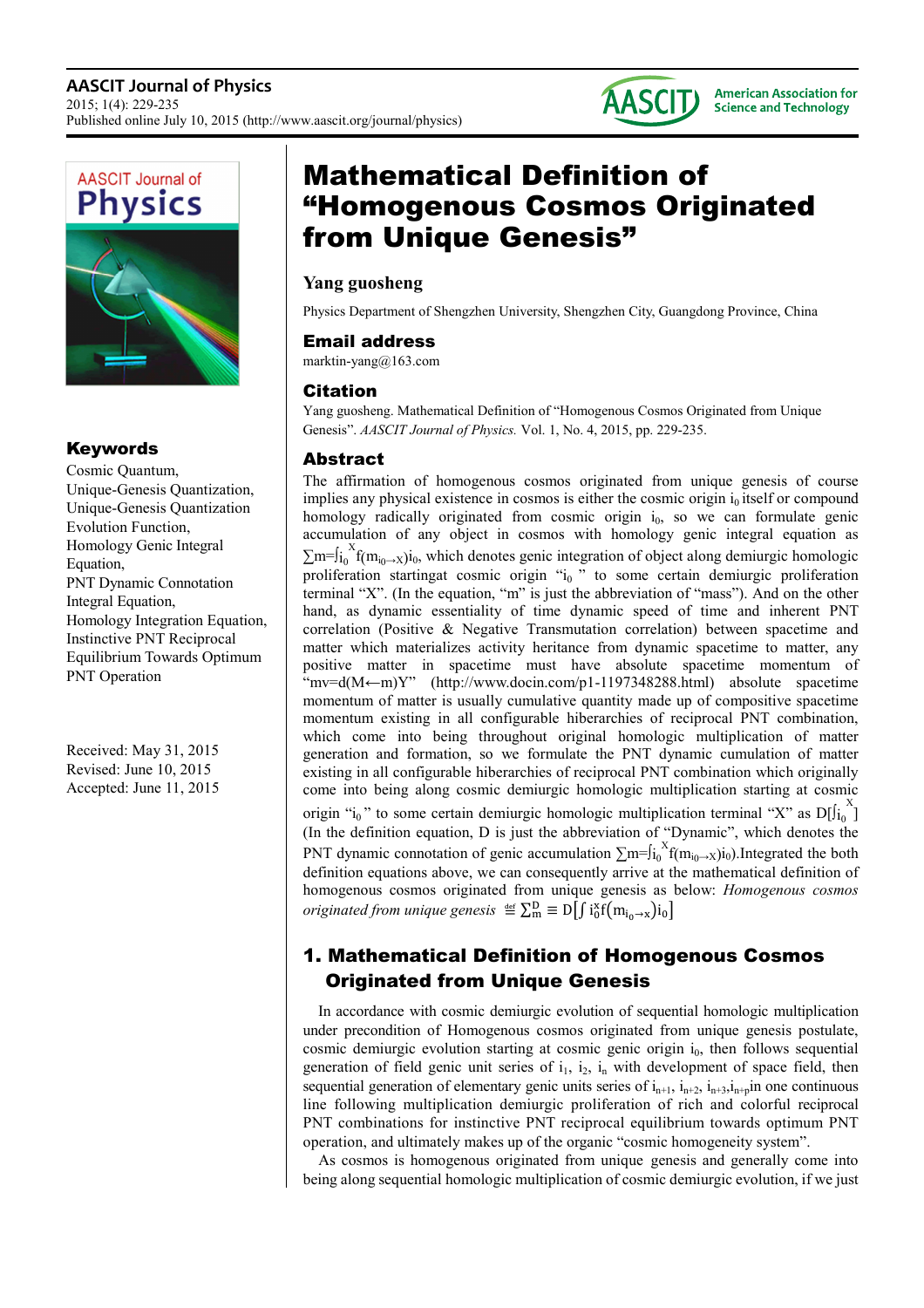treat the so-called cosmic genic origin  $i_0$  a "cosmic quantum", and quantize any cosmic existence along cosmic demiurgic evolution of sequential homologic multiplication, we can define homogenous cosmos originated from unique genesis mathematically.

Towards to the goal, as cosmic evolution starting at cosmic genic origin  $i_0$ , let's denote the complete cosmic demiurgic evolution process as  $[i_0, \vartheta]$ , and denote any segmentary process some certain object in cosmos original coming into being as [i<sub>0</sub>, X] ( [i<sub>0</sub>, X] $\subseteq$ [i<sub>0</sub>,  $\vartheta$ ]), we denote the evolutional quantitative change of demiurgic process  $[i_0, X]$  as  $f(m_{i_0} - x)$ , in the expression, m denotes mass of object in cosmos and just the abbreviation of "mass" or "material". Then, the material quantitative integral throughout demiurgic evolution of  $[i_0, X]$ can be expressed as  $\int_{i_0}^{x} f(m_{i_0-x})d_{i_0-x}$ , " $\int_{i_0-x}^{x}$ " is just the symbolization of demiurgic process extension starting at cosmic genic origin " $i_0$ " to some certain evolutional terminal "X". Of course, we can denote the material integral of any cosmic object as "∑m" too, so we arrive at definition equation  $\sum m = \int_{i_0}^{x} f(m_{i_0-x})d_{(i_0-x)}$ . This is just the so-called homology genic integral equation of any object in cosmos.

And as cosmos is homogenous originated from unique genesis, any physical process in cosmos can be quantized by cosmic quantum  $i_0$  too, so the substantial connotation of "d( $_{i0\rightarrow X}$ )" is exactly a single "i<sub>0</sub>", so the homology genic integral equation changes into $\sum m = \int_{i_0}^{x} f(m_{i_0 \to x}) i_0$ .

In time current, as everlasting PNT performance between matter and spacetime, all objects exist in everlasting dynamic state, however, homology genic integral equation of subject in cosmos only gives expression to idiographic homogenous genic accumulation of discretionary cosmic object, but not including the innate dynamic connotation of object in spacetime. In order to give expression to the integrative living existence of cosmic subjects, we of course can not neglect the proper

dynamic connotation congenitally embodied in homogenous genic accumulation of object for inherent PNT performance of matter.

As preparatory step toward this topic, we primarily denote the innate dynamic connotation isochronously cumulated along the sequential progressional homologic proliferation starting at cosmic genic origini<sub>0</sub> to some certain evolutional terminal  $X$  and congenitally embodied in the proper homologic configurable hiberarchies of object as $\sum D = D[f]_{i0}^{X} PNT]$ , and we just call this equation "PNT dynamic connotation integral equation", in the equation, "D" is just the abbreviation of "Dynamic".

Virtually, the homogenous genic accumulation and the proper isochronous PNT dynamic connotation embodied in homology genic configurable hiberarchies of object are congenitally coexisting as perfect integrity. So it seems we ought not to keep the homology genic integral equation $\sum_{m}$  = $\int_{10}^{X} f(m_{i0\rightarrow X})i_0$  and PNT dynamic connotation integral equation $\Sigma^{D=D[f]_0}$ <sup>^</sup> PNT] separate, instead, we should anastomose the both equations into an integrative equation as  $\sum_{m}D_{m}=D[f]_{i_{0}}^{X}f(m_{i_{0}\rightarrow X})_{i_{0}}].$ 

Of course, even it's just the single field genic unit as  $i_0$ ,  $i_1$ ,  $i_2, \ldots i_n$  instead of elementary genic units of  $i_{n+1}, i_{n+2}, i_{n+3}, \ldots$  $i_{n+p}$  and the successively evolutional outgrowth of rich and colorful reciprocal PNT combinations in cosmos, as all field genic units coexist in everlasting mutual transmuting and transiting. If we expand the dynamic connotation of "D" incarnated in equation $\sum_{m}D_{m}$ = $D[f]_{i_{0}}^{X}f(m_{i_{0}\rightarrow X})i_{0}]$  to the everlasting dynamic mutual transmuting and transiting of field genic units, we then have made the applicable logic extension of equation  $\sum_{m}D_{m}=D[j_{i_{0}}^{X}f(m_{i_{0}\rightarrow X})i_{0}]$  crown all cosmic physical existence. That's to say, we can primarily denote any physical existences in cosmos as $\Sigma^D m \equiv D[f]_{i_0}^{\hat{ }}f(m_{i_0}^{\bar{ }} \rightarrow x) i_0]$ . Thus, we arrive at the mathematical definition of Homogenous Cosmos Originated from Unique Genesis as below:

## Homogenous Cosmos Originated from Unique Genesis  $\underline{\underline{\text{def}}}\sum_{m}^{D} = D\left[\int i_0^x f(m_{i_0 \to x}) i_0\right]$ .

Of course, in order to express more exactly, if the material endosome of homology genic accumulation  $\int_{i_0}^{X} f(m_{i_0-x})i_0$  in equation $\sum_{m}D_{m} \equiv D[f_{i_{0}}^{X}(m_{i_{0}-X})i_{0}]$  represents negative matter, then, such definition equation can be expressed in  $\Sigma^D$ m≡  $DT\&T[j]_{i_0}^{X}f(m_{i_0}-x)i_0]$ ", in the equation, the small words "T&T" behind "D" is the abbreviation of "Transition & Transmutation"; if the material endosome of homology genic  $\text{accumulation} \left\{ \int_{i_0}^{X} f(m_{i_0} - x) i_0 \text{ in equation} \right\} \sum_{m=0}^{N} D_m = D[f]_{i_0}^{X} f(m_{i_0} - x) i_0]$ represents positive matter, then, such definition equation can be expressed in " $\Sigma^D m \equiv D_{PNT} [f_{i0}^{\alpha} f(m_{i0}+x)i_0]^{\gamma}$ , in the equation, the small words "PNT" behind "D" is the abbreviation of "Positive & Negative Transmutation".

As the mathematical definition of Homogenous Cosmos Originated from Unique Genesis is integrated of both homology genic integral equation and PNT dynamic connotation integral equation, for expedience, we may call it "homology integration equation" too.

As the entire cosmos is just a homology family, with the rational backup of homology integration equation, we are very convenient to analyze and study the homogenous genic accumulation configuration and the proper dynamic endosome congenitally embodied in homology genic accumulation of discretionary cosmic object mathematically.

In terms of any single genic unit  $i_u \in (i_0, i_1, i_2, \ldots i_{n,1}, i_{n+1},$  $i_{n+2}$ ,  $i_{n+3}$ , ...  $i_{n+p}$ ), (U, n, p∈Z, 0 ≤ U ≤ n+p), we can denote

and mathematically study it as  $\sum_{l}^{D}$  $\sum_{u}^{D}$  $\left[ \sum_{l}^{i}$  $f(m_{i_0\rightarrow i_0})i_0$ ].

In terms of any physical time quantity "t", we can denote and mathematically study its physical significance and effect in spacetime as $\Sigma^{\text{D}}$ mt≡DT $\&$ T[∫i<sub>0</sub><sup>t</sup>f(m<sub>i0</sub>→t)i<sub>0</sub>]; in terms of any existent space distance "s", we can denote and mathematically study its physical existence as  $\Sigma^D$ ms≡DT&T[ $f_{i_0}^{S}f(m_{i_0-S})i_0$ ].

In terms of any existent particles or particle combinations, such as electron, neutron, proton, ...,α particle, discretionary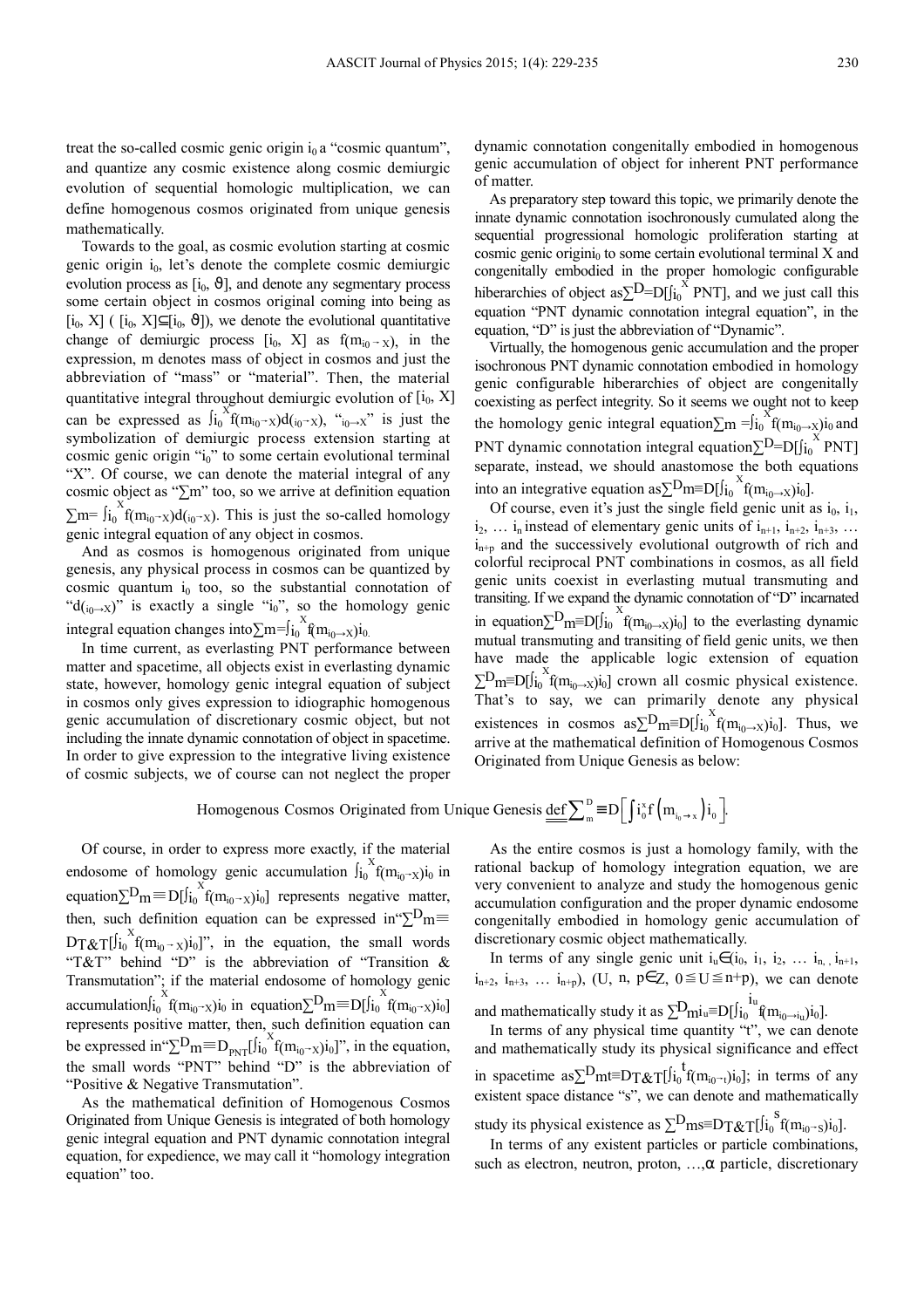atomic nucleus, we can denote and mathematically study them as following:

$$
\begin{array}{ccc}\sum D_{m}^{\text{electron}}= &D_{\text{PNT}}[j_{i_{0}}^{\text{electron}}+&\sum D_{m}^{\text{neutron}}= &D_{\text{PNT}}[j_{i_{0}}^{\text{neutron}}+&\sum D_{m}^{\text{neutron}}\\&\sum D_{m}^{\text{proton}}= &D_{\text{PNT}}[j_{i_{0}}^{\text{proton}}+&\sum D_{m}^{\text{proton}}+&\sum D_{m}^{\text{proton}}+&\sum D_{m}^{\text{proton}}\\&\sum D_{m}^{\text{proton}}= &D_{\text{PNT}}[j_{i_{0}}^{\text{proton}}+&\sum D_{m}^{\text{one into nucleon}}+&\sum D_{m}^{\text{one nucleon}}+&\sum D_{m}^{\text{one in nucleon}}\\&\sum D_{m}^{\text{on}}&\sum D_{m}^{\text{one inucleon}}+&\sum D_{m}^{\text{one inucleon}}+&\sum D_{m}^{\text{one inucleon}}+&\sum D_{m}^{\text{one inucleon}}+&\sum D_{m}^{\text{one inucleon}}+&\sum D_{m}^{\text{one inucleon}}+&\sum D_{m}^{\text{one inucleon}}+&\sum D_{m}^{\text{one inucleon}}+&\sum D_{m}^{\text{one inucleon}}+&\sum D_{m}^{\text{one inucleon}}+&\sum D_{m}^{\text{one in decon}}+&\sum D_{m}^{\text{one in decon}}+&\sum D_{m}^{\text{one in decon}}+&\sum D_{m}^{\text{one in decon}}+&\sum D_{m}^{\text{one in decon}}+&\sum D_{m}^{\text{one in decon}}+&\sum D_{m}^{\text{one in decon}}+&\sum D_{m}^{\text{one in decon}}+&\sum D_{m}^{\text{one in decon}}+&\sum D_{m}^{\text{one in decon}}+&\sum D_{m}^{\text{one in decon}}+&\sum D_{m}^{\text{one in decon}}+&\sum D_{m}^{\text{one in decon}}+&\sum D_{m}^{\text{one in decon}}+&\sum D_{m}^{\text{one in decon}}+&\sum D_{m}^{\text{one in decon}}+&\sum D_{m}^{\text{one in decon}}+&\sum D_{m}^{\text{one in decon}}+&\
$$

In terms of any interaction between discretionary particle and particle, such as  $n+^{235}U=^{236}U$ ,  $n+^{239}Pu=^{240}Pu$ ,  $n+^{238}U=^{239}U+\gamma$  we can denote and mathematically study their PNT reaction dynamic process from initial state to ultimate state as following:

$$
\begin{aligned} & \sum D_m{}^{neutron} + \sum D_m{}^{235} U \equiv \sum D_m{}^{236} U \\ & = D_{PNT} [j_{i_0}{}^{neutron} f(m_{i_0 \to neutron})i_0] + D_{PNT} [j_{i_0}{}^{235} U_{f(m_{i_0 \to 235U})}i_0] \equiv D_{PNT} [j_{i_0}{}^{236} U_{f(m_{i_0 \to 236U})}i_0] \\ & \sum D_m{}^{neutron} + \sum D_m{}^{239} P u \equiv \sum D_m{}^{240} P u \\ & = D_{PNT} [j_{i_0}{}^{neutron} + \sum D_m{}^{238} U \equiv \sum D_m{}^{240} U + \gamma \\ & = D_{PNT} [j_{i_0}{}^{238} U \equiv \sum D_m{}^{239} U + \gamma \\ & = D_{PNT} [j_{i_0}{}^{neutron} f(m_{i_0 \to neutron})i_0] + D_{PNT} [j_{i_0}{}^{235} U_{f(m_{i_0 \to 235U})}i_0] \equiv D_{PNT} [j_{i_0}{}^{236} U_{f(m_{i_0 \to 236U})}i_0] + D_{PNT} [j_{i_0}{}^{236} U_{f(m_{i_0 \to 236U})}i_0] \end{aligned}
$$

In terms of any elementary atom, such as  $C^{12}$ ,  $N^{14}$ ... Ra<sup>226</sup>..., we can denote and mathematically hypostatize their idiographic existence as following:

$$
\begin{aligned} \Sigma^{D}mC^{^{12}}&=D_{PNT}[j_{i_0}C^{^{12}}f(m_{i_0\rightarrow c^{12}})i_0],\qquad\qquad \Sigma^{D}m^{N^{14}}&=D_{PNT}[j_{i_0}^{N^{14}}f(m_{i_0\rightarrow N^{12}})i_0],\ \ldots\ldots\cr\sum^{D}mRa^{^{226}}&=D_{PNT}[j_{i_0}^{N^{24}}f(m_{i_0\rightarrow Ra^{226}})i_0] \end{aligned}
$$

In terms of any chemical molecule, such as  $H_2O$ ,  $CO_2$ ,  $H_2SO_4$  ...  $CH_4$  ... DNA, we can denote and mathematically study them as following:

$$
\begin{aligned} &\textstyle \sum D_m \, H_2O = & D_{\text{PNT}}[2j_{i_0}H_{f(m_{i_0\rightarrow H})i_0} + j_{i_0}O_{f(m_{i_0\rightarrow O})i_0}] \\ &\textstyle \sum D_m \, CO_2 = & D_{\text{PNT}}[j_{i_0}C_{f(m_{i_0\rightarrow C})i_0} + 2j_{i_0}O_{f(m_{i_0\rightarrow O})i_0}] \\ &\textstyle \sum D_m H_2SO_4 = & D_{\text{PNT}}[2j_{i_0}H_{f(m_{i_0\rightarrow H})i_0} + j_{i_0}S_{f(m_{i_0\rightarrow S})i_0} + 4j_{i_0}O_{f(m_{i_0\rightarrow O})i_0}] \\ &\textstyle \sum D_m \, CH_4 = & D_{\text{PNT}}[j_{i_0}C_{f(m_{i_0\rightarrow C})i_0} + 4j_{i_0}H_{f(m_{i_0\rightarrow H})i_0}] \\ &\textstyle \sum D_m \, DNA = & D_{\text{PNT}}[j_{i_0}DNA_{f(m_{i_0\rightarrow DNA})i_0}] \end{aligned}
$$

In terms of any allotrope, such as CxHy allotrope series  $(x, y \in N)$ , we can denote and mathematically study & analyze them as following:

$$
\begin{aligned} & \textstyle \sum D_1}_m \, C_x H_y = D_{PNT.1} [x * f_{i_0}^{\phantom i} C_f(m_{i_0 \to C}) i_0 + y * f_{i_0}^{\phantom i} H_f(m_{i_0 \to H}) i_0] \\ & \textstyle \sum D_2_m \, C_x H_y = D_{PNT.2} [x * f_{i_0}^{\phantom i} C_f(m_{i_0 \to C}) i_0 + y * f_{i_0}^{\phantom i} H_f(m_{i_0 \to H}) i_0] \\ & \textstyle \sum D_3_m \, C_x H_y = D_{PNT.3} [x * f_{i_0}^{\phantom i} C_f(m_{i_0 \to C}) i_0 + y * f_{i_0}^{\phantom i} H_f(m_{i_0 \to H}) i_0] \end{aligned}
$$

As the discrepancies among these allotropes  $C_xH_y$  are only limited in PNT dynamic endosome of  $D_{PNT}[f_{i_0}C_xH_y]$ , we just differentiate them as  $D_{PNT-1}[\int_{i_0}^{i_0}C_xH_y]$ ,  $D_{PNT-2}[\int_{i_0}^{i_0}C_xH_y]$ ,  $D_{\text{PNT-3}}[j_0C_xH_y]$ , .... Of course, the format of  $x^{*j}j_0^Cf(m_{i_0\rightarrow c})j_0$ and  $y * f_i^H f(m_{i_0 \to H})i_0$  introduced in the equation above means all the x "C" atoms have the same dynamic character and the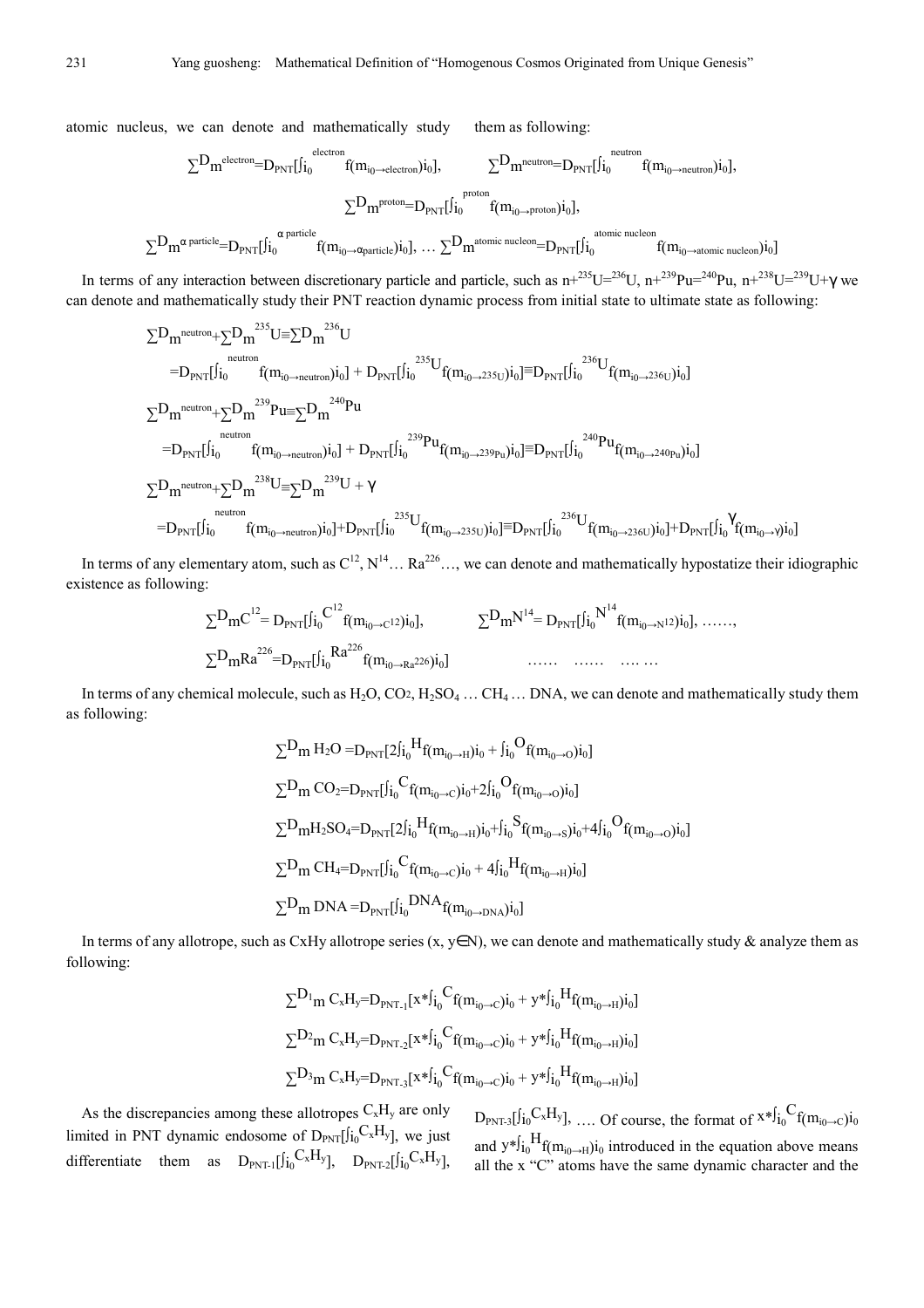y "H" atoms have the same dynamic character too in this molecule of  $C_xH_y$ .

In terms of any chemical reaction, such as  $2H_2+O_2=2H_2O$ ,  $C+O_2=CO_2$  ....., we can denote and mathematically study &

$$
\begin{aligned} 2H_2 + O_2 &= 2H_2O \equiv 2\sum D_m H_2 + \sum D_m O_2 = 2\sum D_m H_2O \\ &= 2^*D_{PNT}[2j_{i_0}^{\phantom i}H_{f(m_{i_0 \to H})i_0}] + D_{PNT}[2j_{i_0}^{\phantom i}O_{f(m_{i_0 \to O})i_0}] = 2^*D_{PNT}[2j_{i_0}^{\phantom i}H_{f(m_{i_0 \to H})i_0} + j_{i_0}^{\phantom i}O_{f(m_{i_0 \to O})i_0}] \\ C + O_2 &= C O_2 \equiv \sum D_m C + \sum D_m O_2 = \sum D_m CO_2 \\ &= D_{PNT}[j_{i_0}^{\phantom i}C_{f(m_{i_0 \to C})i_0}] + D_{PNT}[2j_{i_0}^{\phantom i}O_{f(m_{i_0 \to O})i_0}] = D_{PNT}[j_{i_0}^{\phantom i}C_{f(m_{i_0 \to C})i_0} + 2j_{i_0}^{\phantom i}O_{f(m_{i_0 \to O})i_0}] \end{aligned}
$$

The reaction conditions and both reactant & resultant state we usually mentioned as temperature, pressure, gas, liquid, solid etc are all embodied in  $D_{PNT}[\int_{i_0}^{X}]$  status of both reactants and resultants.

About the reproduction, pullulation even actualization of biological function of organism, we can also expediently analyze and study their dynamic attribute, existence & motion by mathematical operation based on the proper homology integration equation with individual parameters of the reciprocal PNT combination under the proper material background. For example, we come to study some certain organs of any animal such as brain, liver, lung, spleen, …, even the whole animal or human body, we can expediently analyze and study their dynamic attribute, existence & motion by mathematical operation based on the proper homology integration equation withthe proper individual parameters under certain ambient conditions, such as  $\Sigma^{\text{D}}$ m<sup>brain</sup>+ $\Sigma^{\text{D}}$ m<sup>\*\*\*ambient conditions</sup>,  $\Sigma^{\text{D}}$ m<sup>liver</sup> + $\Sigma^{\text{D}}$ m<sup>ambient conditions</sup>,  $\Sigma^D$ m <sup>lung</sup> + $\Sigma^D$ m<sup>ambient</sup> conditions,  $\Sigma^D$ m <sup>spleen</sup> + $\Sigma^D$ m<sup>ambient</sup> conditions, ……,  $\Sigma^D m^{animal} + \Sigma^D m^{anbient}$  conditions,  $\Sigma^D m^{human}$  $\text{body}+\sum D_m$ <sup>ambient conditions</sup>. Of course, about the heavy mass celestial bodies, even galaxies, we can expediently invoke the proper homology integration equation to analyze and study their dynamic attribute, existence & motion under certain ambient physical conditions by mathematical operation too.

## 2. Two Complemental Explanations of Mathematical Definition of Homogenous Cosmos Originated from Unique Genesis

### 2.1. As Both the Most Essential Material Gene and the Most Minimal Material Unit, the Physical Quantification of "i<sub>0</sub>" Is the Terminal Infinitesimal of Any Physical Quantity in Cosmos

The Chinese noun of "Jizi" with ideographic connotation of "genic origin" in English was firstly introduced for cosmic genic origin  $i_0$  which originally derived from the Chinese noun of "Jixian" with connotation of extremity infinitesimal. And virtually, it is just the abbreviation of cosmic infinitesimal quantum, which takes notional role of quantification of cosmic extremity genic origin  $i_0$ .

In accordance with the fundamental postulate of Homogenous Cosmos Originated from Unique Genesis, cosmos is homogenous through and through, and gene  $i_0$  is just the so-called cosmic genic origin; entire cosmic contents are essentially originated from extremity cosmic genic origin and resultantly form the cosmic-scale homogeneity system. This implies: genic origin  $i_0$  is both the most essential gene and the most minimal material unit in cosmos, ——as cosmos is throughout homogenous originated from unique genesis, on stand of qualitative view, genic origin  $i_0$  is the common extremity hylic proliferation origin in cosmos, any discretionary two subjects in cosmos must be enantiotropic resorting of the common terminal homologic medium of cosmic genic origin  $i_0$  leastways; as cosmos is throughout homogenous originated from unique genesis, on stand of quantitative view, genic origin  $i_0$  is the extremity infinitesimal and basal metric quantification unit in cosmos, any discretionary two physical quantities in cosmos must be quantitatively interconvertable resorting of the terminal homogenous extremity quantification interconversion medium of metric unit  $i_0$  leastways.

analyze their idiographic existent connotation including genic

integration and integrated PNT situation as following:

And indeed, in accordance with the mathematical definition of Homogenous Cosmos Originated from Unique Genesis  $\sum_{i}D_{m}=D[\int_{i_{0}}x_{f}(m_{i_{0}\rightarrow x})i_{0}]$ , it's easy for us to comprehend that all cosmic physical existence besides  $i_0$  itself are accumulations of  $i<sub>0</sub>$  in different reciprocal convergent sate. Proportionally, it's of course easy for us to comprehend that physical quantification of one single  $i_0$  unit is just the infinitesimal extremity of any physical quantity in cosmic homogeneity system, which of course includes that physical quantification of one single  $i_0$ unit is the infinitesimal extremity of time, space distance and mass. And this of course implies, once the quantity of time illimitably tends to infinitesimal of one single  $i_0$  unit, it means the physical connotation of time illimitably tends to zero; once the quantity of space distance illimitably tends to infinitesimal of one single  $i_0$  unit, it means the physical connotation of space distance illimitably tends to zero; once the quantity of mass illimitably tends to infinitesimal of one single  $i_0$  unit, it means the physical connotation of mass illimitably tends to zero. And just because of this, we call the physical quantification of one single  $i_0$  unit "cosmic extremity quantum".

In spacetime, as all space field genic units always exist in status of everlasting mutual transmuting and transmitting, it's completely impossible for us to ascertain explicit existence of any single space field genic units. This of course implies that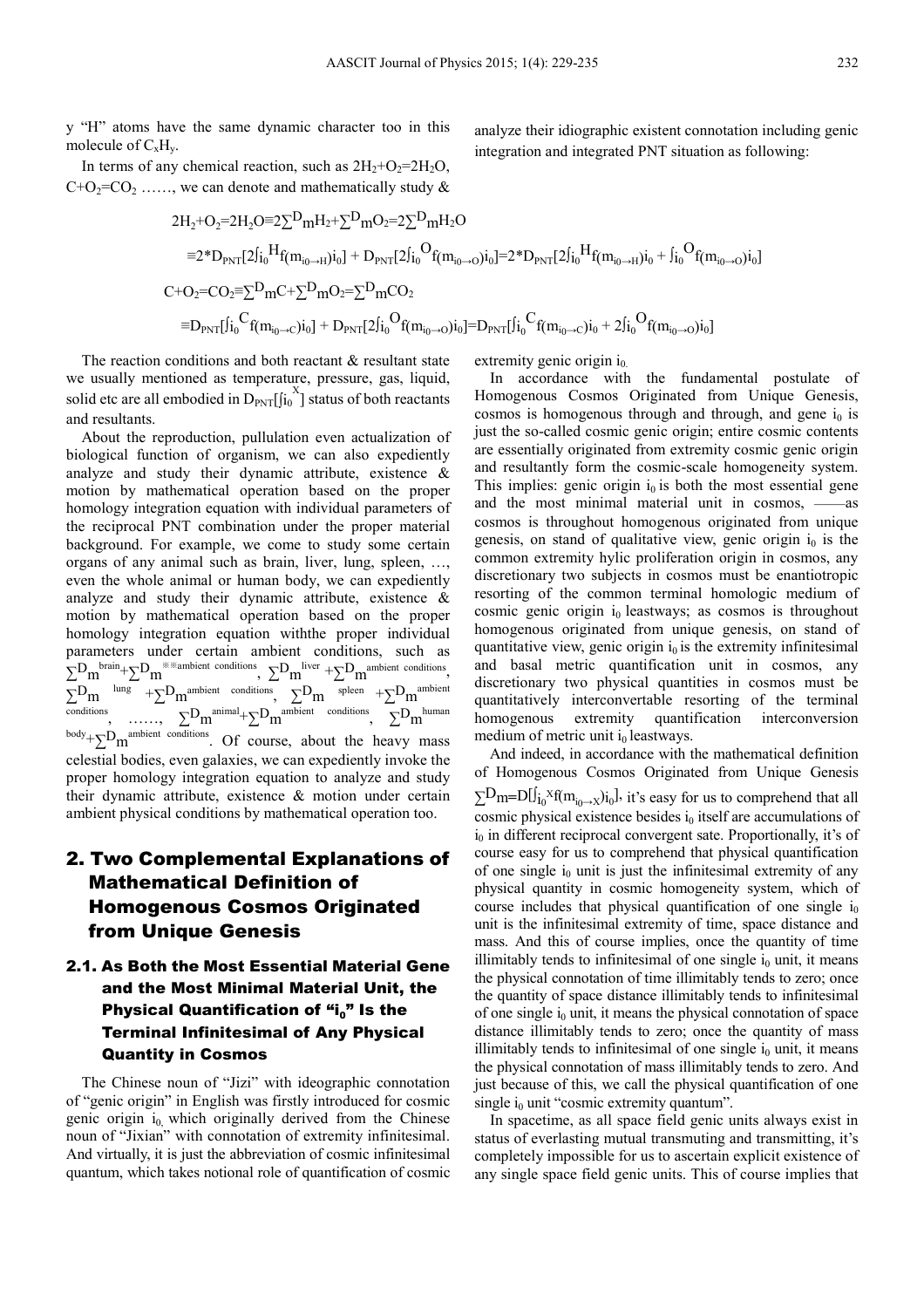it's impossible for us to measure any substantial quantification of 0 time, 0 space distance and 0 mass in time current, no matter what kind of measure instruments and no matter what kind of practical method we resort, as long as the measure instruments are materials belonging to category of cosmic homogeneity system, as long as our practical method need time to perform. Resultingly, in time current, it's of course impossible for us to procure exact time quantity t+0 (Here "t" is a constant) measured from some certain starting time point to another terminal time point, but quantity of t+∆t (|∆t|>0), the magnitude of |∆t| inversely indicates the measure precision, unless we can keep time stopping. For the same reason, in space time, it's completely impossible for us to procure exact space distance quantity S+0 (Here "S" is a constant) measured from some certain starting space point to another terminal space point, but to possibly procure quantity of S+ $\Delta S$  ( $|\Delta S|$ >0), the magnitude of |∆S| inversely indicates the measure precision, unless we can keep time stopping. For the same reason, in space time, it's completely impossible for us to procure exact mass quantity m+0 (Here "m" is a constant) of any cosmic subject, but to procure quantity of m+ $\Delta$ m ( $|\Delta m|$ >0), the magnitude of |∆m| inversely indicates the measure precision, unless we can keep time stopping.

Of course, if we can really keep time stopping, not only it's impossible for us to perform the measure action, but also there are none existent time, space distance and mass for us to measure. That's to say, as cosmos is inherently a dynamic assembly, in space time, it's completely impossible for us to determine any unaltered subject or the same subject.

This is just something about "Uncertainty principle".

### 2.2. Universal Dynamic Orientation and Demiurgic Homologic Multiplication Fundamental of Cosmos——Instinctive PNT Reciprocal Equilibrium Towards Optimum PNT Operation

One cosmos can only be dominated by unique coherent fundamental; two different fundamentals dominated cosmos can never be one.

The original evolution and formation of cosmos is a sequential homogenous proliferation from cosmic genic origin  $i<sub>0</sub>$  to cosmic status quo, at first, it's evolution of space field with sequential genic birth of  $i_0$ ,  $i_1$ ,  $i_2$ ,  $\ldots$   $i_n$  and progressively involving in space field genic transmuting and transmitting thereby. Successively, positive matter coming into being as extra-saturation outgrowth of space field with gradual birth of elementary genic units of  $i_{n+1}$ ,  $i_{n+2}$ ,  $i_{n+3}$ , ...  $i_{n+p}$  coming down in one continuous line proportional to cosmic sequential homologic multiplication. As gradual cumulation of elementary genic units in space field, the gradually enriched elementary genic units  $i_{n+1}$ ,  $i_{n+2}$ ,  $i_{n+3}$ ,  $\ldots$ ,  $i_{n+p}$  stochastically precipitate brand-new occurrence of instinctive PNT reciprocal equilibrium towards optimum PNT operation, colorful and rich reciprocal PNT combination of gradation I, reciprocal PNT combination of gradation II, reciprocal PNT combination of gradation III and reciprocal PNT combination of gradation IV successively come into being therein, till at last it shapes cosmic status quo.

However, what's the inherent homology demiurgic principle and dynamic regularity for cosmos to evolve from space field to cosmic status quo?

The universe is always ready to orient perfection by the light of nature! "Instinctive PNT reciprocal equilibrium towards optimum PNT operation" is just the original motivity of the God for universe to orient perfection.

In cosmic homogeneity system, existence of positive matter are either dissociative elementary genic units in space field or reciprocal PNT combinations convergently coalesced by elementary genic units in accordance with instinctive PNT reciprocal equilibrium towards optimum PNT operation. Upon our general sense, it's easy for us to comprehend that all reciprocal PNT combinations in the nature are but freewheeling outgrowth under guide of force. Whereas, in Homogenous Cosmos Originated from Unique Genesis, connotation of "force" radically derived from "instinctive PNT equilibrium" of matter system, force is but dynamic hypostatization and straightforward character indication of instinctive PNT reciprocal equilibrium towards optimum PNT operation, once matter system loses its PNT balance or breaks its original PNT stationary operation status for physical disturbance of PNT operation, and force orientation is but stochastic acclimation choice of instinctive PNT reciprocal equilibrium towards optimum PNT operation by the light of nature.

As the reciprocal rhythm of PNT operation among nucleons, once the distance between nucleon and nucleon is short enough for reciprocity, the original separate PNT operation of the relatively closer nucleons are feasible to interlink each other for internal reciprocal PNT operational linkage and expediently precipitates instinctive PNT reciprocal equilibrium towards optimum PNT operation, strong interaction among nucleons occurs thereby.

Compared to normal matter field, as the electromagnetic fields of congeneric charges contain the same morbid preponderant genic units or morbid insufficient genic units, once such electromagnetic fields of congeneric charges disturb by superposition each other, the PNT equilibrium instinct of matter system will unconditionally dissipate their superposition as possibly as it can so as to weaken the morbid genic preponderance or morbid genic insufficiency of their matter fields and maintain their original PNT reciprocal equilibrium towards optimum PNT operation, resultantly, the mutual repulsion of electromagnetic interaction between congeneric charges is embodied. Compared to normal mater field, as electromagnetic fields of heterogeneous charges contain reciprocal mutual compensatory morbid preponderant genic units or morbid insufficient genic units, once such electromagnetic fields with mutual compensatory morbid preponderant genic units or morbid insufficient genic units are close enough so that their mutual compensatory morbid preponderant genic units or morbid insufficient genic units seem available resource mutually for PNT reciprocal equilibrium towards optimum PNT operation, the PNT equilibrium instinct of matter system will unconditionally scare up their superposition as possibly as it can so as to clear up the morbid genic preponderance or morbid genic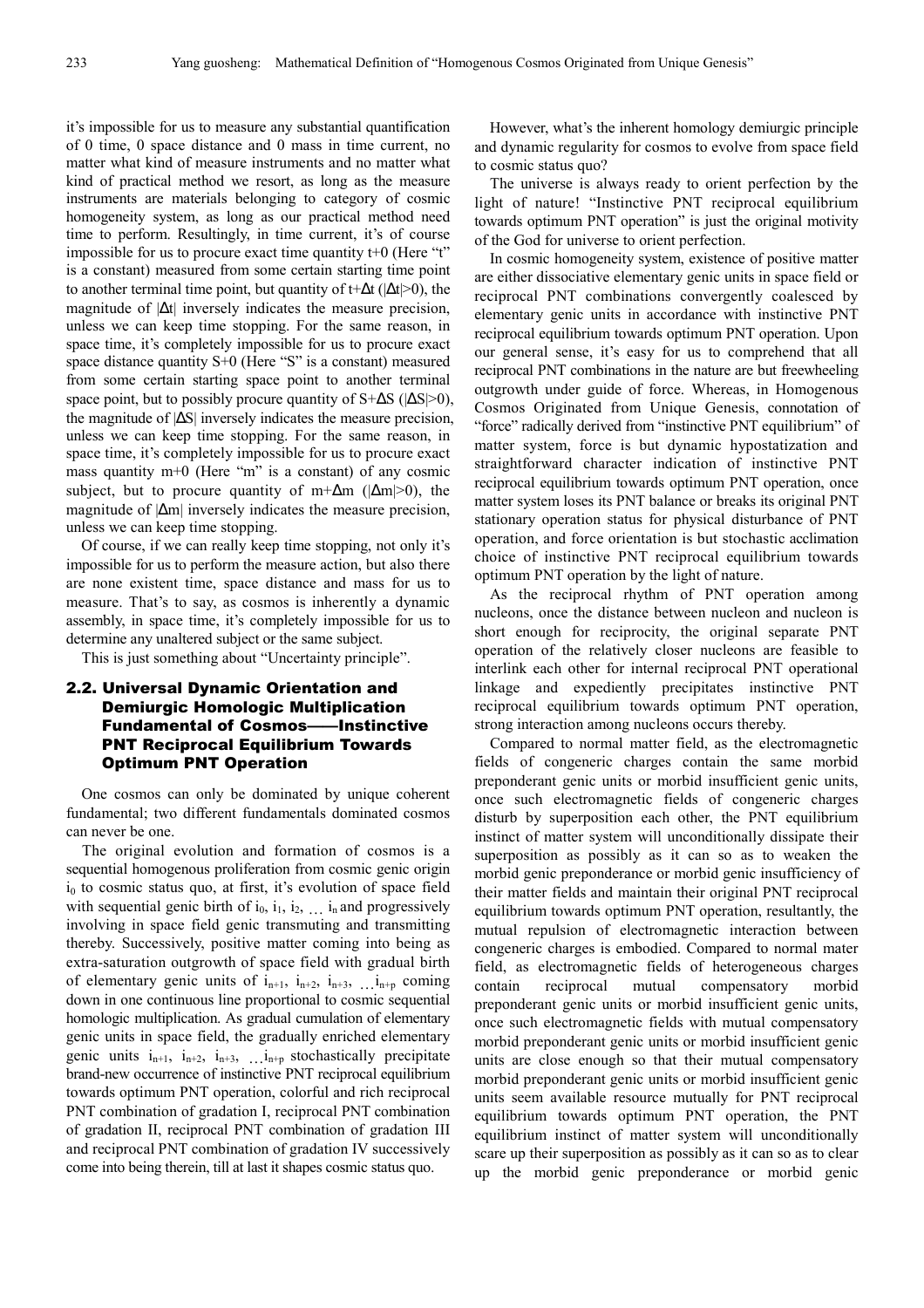insufficiency of their matter fields, the mutual attraction of electromagnetic reciprocity between heterogeneous charges is hypostatized thereby.

Compared to normal matter field, as the superposition of matter fields forms morbid matter field pimple and demolishes the original macroscopical esthetical sculpt of matter fields against PNT reciprocal equilibrium towards optimum PNT operation, the PNT equilibrium instinct of matter system will unconditionally readjusts their superposition situation and their character PNT operation so as to weaken the morbid pimple and optimize their matter fields for fluent PNT operation as feasibly as they can, resultingly, the gravitational reciprocity of "equivalence accessible to negative gravity" and "disparity accessible to positive gravity" is hypostatized.

All in all, force is but dynamic hypostatization of instinctive PNT reciprocal equilibrium towards optimum PNT operation, if we say it is force who is always ready to guide original homologic proliferation towards perfect conformation of cosmos, it would be better to say it's instinctive PNT reciprocal equilibrium towards optimum PNT operation who is always ready to manage the esthetical universe. Esthetical cosmos originally comes into being according to the unique esthetical fundamental of instinctive PNT reciprocal equilibrium towards optimum PNT operation, and further evolution of cosmos will always go along the same way for ever, no matter original homologic proliferation of cosmic objects in narrow sense or general existence & motion of matter in cosmos.

The motive root cause this sub-matter-system and that sub-matter-system can form relatively super reciprocal PNT combination by instinctive PNT reciprocal equilibrium towards optimum PNT operation is that there are reciprocal resource for PNT equilibrium towards optimum PNT operation between the both sub-matter-systems. And virtually, the practical materialization of reciprocity of the PNT reciprocal resource between compositive sub-matter-systems directly makes of the internal "agglomerate force" of the proper super reciprocal PNT combination, the generation and formation of super reciprocal PNT combination is just the reciprocity materialization of the favorable PNT resource towards optimum PNT operation among the sub-matter-systems.

Instinctive PNT reciprocal equilibrium towards optimum PNT operation is the thoroughly coherent dynamic fundamental of both cosmic demiurgic evolution of sequential homologic multiplication and universal existence & motion of matter in cosmos, not only original generation of all reciprocal PNT combinations in cosmos are connatural outgrowth of performance of instinctive PNT reciprocal equilibrium towards optimum PNT operation; but also universal existence & motion of common reciprocal PNT combinations in spacetime are exactly dynamic embodiment of instinctive PNT reciprocal equilibrium towards optimum PNT operation.

Elementary atoms are the most typical reciprocal PNT combinations in cosmos. As instinctive PNT reciprocal equilibrium towards optimum PNT operation is the coherent and unique demiurgic fundamental of cosmic homologic proliferation, and as original generation of atoms in cosmos is but evolutional outgrowth of performance of instinctive

PNT reciprocal equilibrium towards optimum PNT operation, if the internal configuration of any atom is not unisonous to instinctive PNT reciprocal equilibrium towards optimum PNT operation or not unisonous to preponderance of instinctive PNT reciprocal equilibrium towards optimum PNT operation in the integrated atomic mechanism, there is no possibility for any atom to form and keep existing in such kind of none-PNT-reciprocal mechanism steadily by the light of nature. Any steady internal configuration or mechanism in atoms must be unisonous to instinctive PNT reciprocal equilibrium towards optimum PNT operation or unisonous to preponderance of instinctive PNT reciprocal equilibrium towards optimum PNT operation of the integrative atomic mechanism. This is authenticity congenitally predestined by the unique universal homology demiurgic fundamental of instinctive PNT reciprocal equilibrium towards optimum PNT operation. As a result, there is no possibility for any atom to maintain incompatible internal configuration or mechanism against instinctive PNT reciprocal equilibrium towards optimum PNT operation, which of course includes connotation of "exclusion principle" of atomic internal configuration or mechanism we conventionally mentioned.

### Acknowledgement

This paper is originally a section extracted from monograph of Homogenous Cosmos Originated from Unique Genesis. As freewheeling historical cognition succession extended from newly highlighted factuality that any discretionary two particles in cosmos are mutually convertible, Homogenous Cosmos Originated from Unique Genesis successively implemented two pioneering exploiture actions:

The first, it sublimated the newly highlighted factuality any discretionary two particles in cosmos are mutually convertible into Homogenous cosmos originated from unique genesis postulate.

The second, with supplementation of two 0.5 grade auxiliary postulates, it outspreaded and hypostatized the logic connotation of Homogenous cosmos originated from unique genesis postulate.

For lightsome comprehension of the whole idea of Homogenous cosmos originated from unique genesis and some related content in the paper, you are welcome to turn to the whole monograph.

English version of the whole monograph: http://www.docin.com/p1-1197348288.html

Chinese version of the whole monograph: http://www.docin.com/p1-1197348289.html

#### References

- [1] J. Foster, J. D. Nightinggale. A Short Course in General Relativity, Peking, Springer-Verlag, 1998
- [2] Steven Frautschi. Beyond the Mechanical Universe, Peking, Peking University Publishing Company, 2000
- [3] Valtonen M. kidger M, Lehto H, Poyner Astron. Astrophys. 477 407